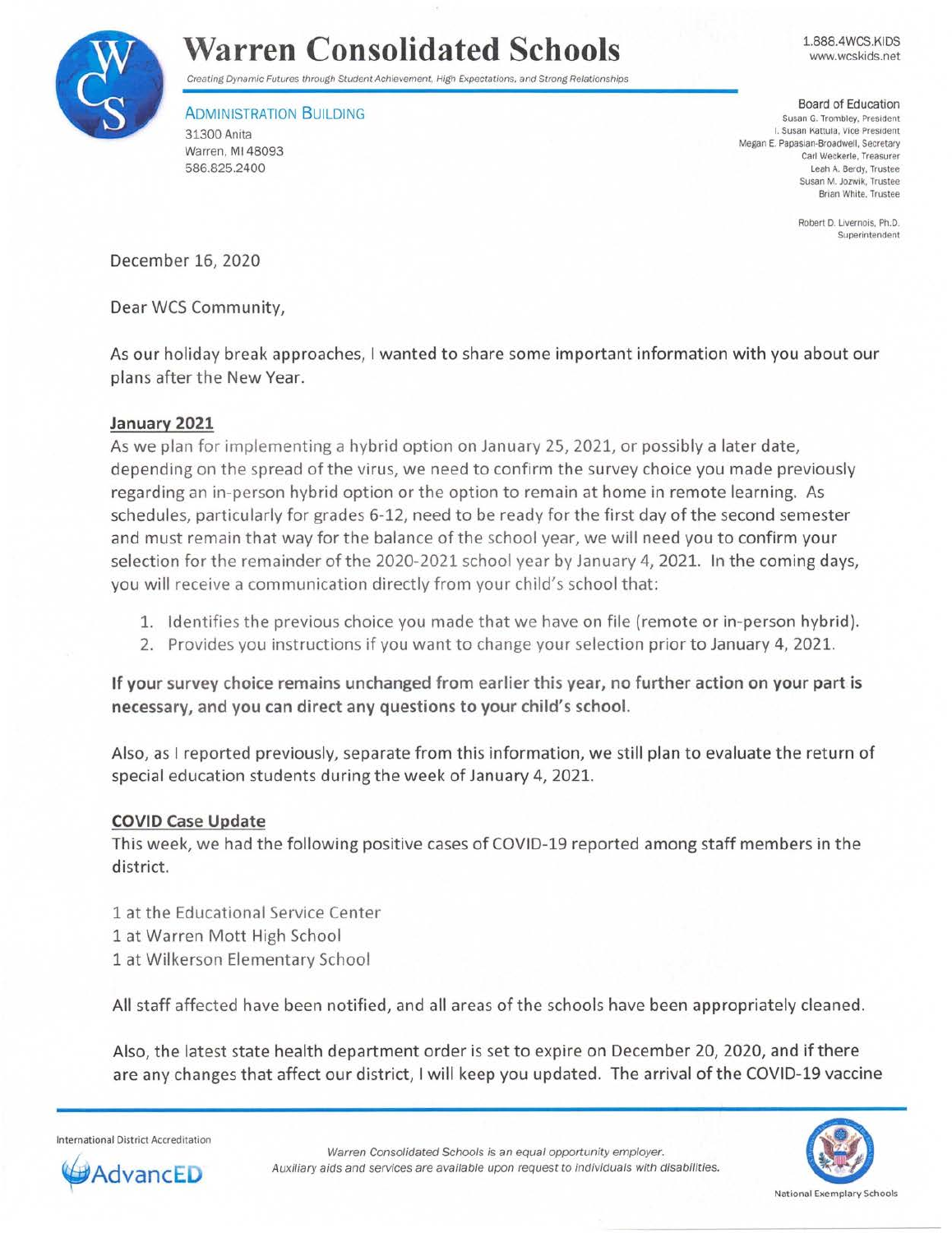is a very positive step toward returning to normal. The difficulty is knowing when it will become widely available for our students, staff, and families. In the meantime, I encourage you to continue to follow the health department guidelines for wearing a mask, social distancing, and keeping safe.

Finally, my positive case updates through these letters and robo-calls will resume the week of January 4, 2021. On behalf of the WCS Board of Education, I wish you a happy holiday! Please continue to stay safe and be healthy.

Sincerely,

Lumois Robert ?

Robert D. Livernois, Ph.D. Superintendent